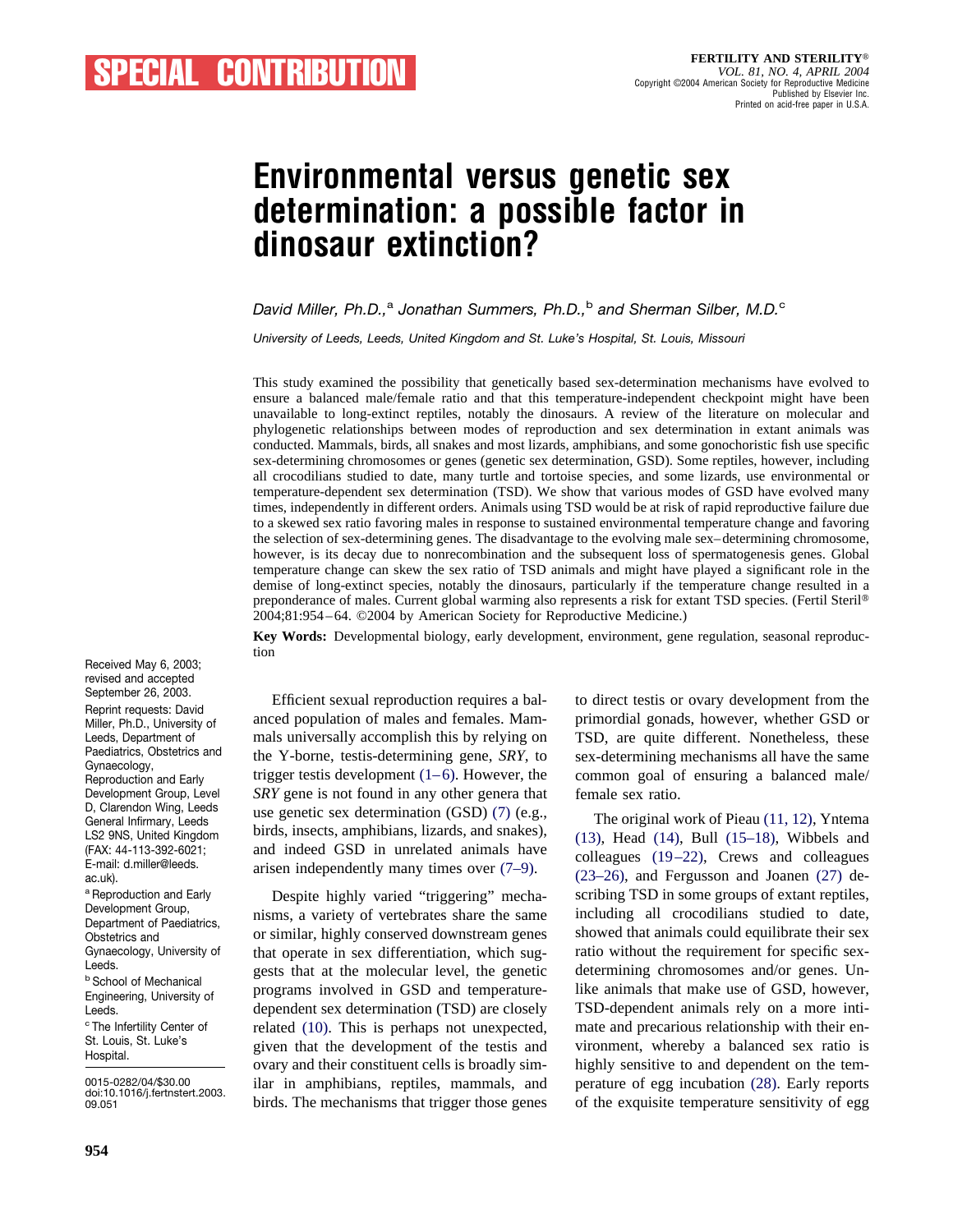incubation in alligator sex determination alluded to a possible role for TSD in the extinction of ancient archosaurs, notably the dinosaurs and their relatives (14, 27, 29), assuming that those ancient animals, by virtue of their phylogenetic relationship with crocodilians, also used TSD. Arguing against this hypothesis, Rage (30) indicated that phylogenetic relationships and sex-determining mechanisms were not mutually inclusive and that the mechanism of sex determination used by these ancient reptiles could not be inferred from related "modern" species. More significantly, some extant families using TSD today also existed at the time of the great impact event of 65 MYA that probably wiped out the dinosaurs, and the survival of these animals might call into question the importance of TSD in animal extinctions in general and dinosaur extinction in particular.

Although the precise environmental effects of the great impact event of 65 million years ago (MYA) are open to debate, it is not contested that profound global environmental changes must have occurred (31–34). These changes might have exacerbated prevailing and chronic deterioration in the global environment from volcanic activity and fluctuations in the carbon cycle and put additional pressure on existing archosaurian populations. In particular, changes in global temperature would have had a more pronounced effect on TSDdependent animals than on animals using GSD. Indeed, the concern over survival of extant TSD-dependent reptiles in the wake of contemporary global warming has recently been reiterated after empirically derived evidence that even modest temperature increases might endanger some turtle species (35).

In the absence of living specimens, we cannot know whether dinosaurs used TSD. We can, however, provide a theory of its likelihood by a two-part comparison with extant species. The first draws on conclusions based on species phylogeny and physiology. The second relies on the significant advances in our understanding of the molecular control of mammalian sex determination and the equivalent processes in reptiles. Herein, we show why GSD modes of sex determination are driven to successfully maintain a balanced sex ratio and why those animals without such a foolproof mechanism are at risk of reproductive failure due to gross skewing of the sex ratio.

# **CHRONOLOGIC AND PHYSIOLOGIC RELATIONSHIPS BETWEEN ANCIENT AND EXTANT ARCHOSAURS (FIG. 1)**

Dinosaurs and crocodiles are members of the Archosauria, a major group of diaspsids that appeared in the Early Triassic period, some 245 MYA. By the Late Triassic period (225 MYA), the dominant representatives were dinosaurs, champosaurs, pterosaurs, and crocodilians (36). Modern birds were probably derived from avian archosaurs that first appeared during the Jurassic period and expanded their range in the Cretaceous period, during which they would have shared the skies with the dominant pterosaurs (37–39).

Crocodilians (TSD dependent) and avians (GSD dependent) are the only Archosaurian taxa that have persisted to this day. Assuming a post-Cretaceous–Tertiary boundary (K-T) global environmental catastrophe, crocodilians but not dinosaurs must have been able to adapt successfully to the changing environment. Perhaps physical and biological constraints did not favor adaptable modes of TSD in dinosaurs. Although there are no dinosaurs that we can use to test this idea, it should be possible to manipulate crocodilian environments, either in the laboratory or in situ, to determine whether adaptive responses capable of restoring a normal sex ratio can occur in nature (see Conclusions).

Studies on oviparity in the American alligator, *Alligator mississippiensi*, suggest a physiologic link between crocodilian and ancient archosaurian reproductive function. In common with birds, this species has separate uterine regions for formation of the egg membranes and calcareous layers (40), which indicates that extinct reptiles might have shared a common mode of egg production with contemporary archosaurs. Furthermore, fossil evidence based on skeletal comparisons suggests that, like modern crocodilians, dinosaur hatchlings had relatively mature perinatal pelvic girdles, an observation that is consistent with their sharing the same mobility and, by extension, similar nesting habits with modern crocodile young (41). On another tack, recent applications of spiral computerized tomography to fossil endocasts has provided compelling evidence that the Allosaur brain case was organized along lines similar to that of modern crocodilians and quite distinct from that of birds (42). Moreover, a reptilian and not avian style of lung ventilation has also been inferred from fossilized saurians, which suggests that dinosaur circulation had more in common with ectothermic crocodiles (43). Although limited, these comparisons are significant because they suggest physiologic similarities between extant reptiles and extinct dinosaurs, consistent with their shared taxonomy.

In terms of their sex determination, birds probably developed GSD in parallel with their endothermy some 170 MYA. Unlike endothermy, which probably restricts TSD modes of sex determination, ectothermy puts animals at "liberty" to use either TSD or GSD, and indeed there are examples in nature of animals that occasionally use both  $(26, 44-46)$ . Why, then, did other reptilian species evolve to use GSD exclusively? Because GSD modes of sex determination are immune to the environmental vicissitudes that challenge animals using TSD, one possibility is that a strong selection bias favors the adoption of GSD in environments in which a deleterious change in temperature becomes a species-threatening issue. Once it has gained a "foothold," however, GSD might supplant TSD because of the "selfish" interest that the sex-determining gene has in assuring its own intergenera-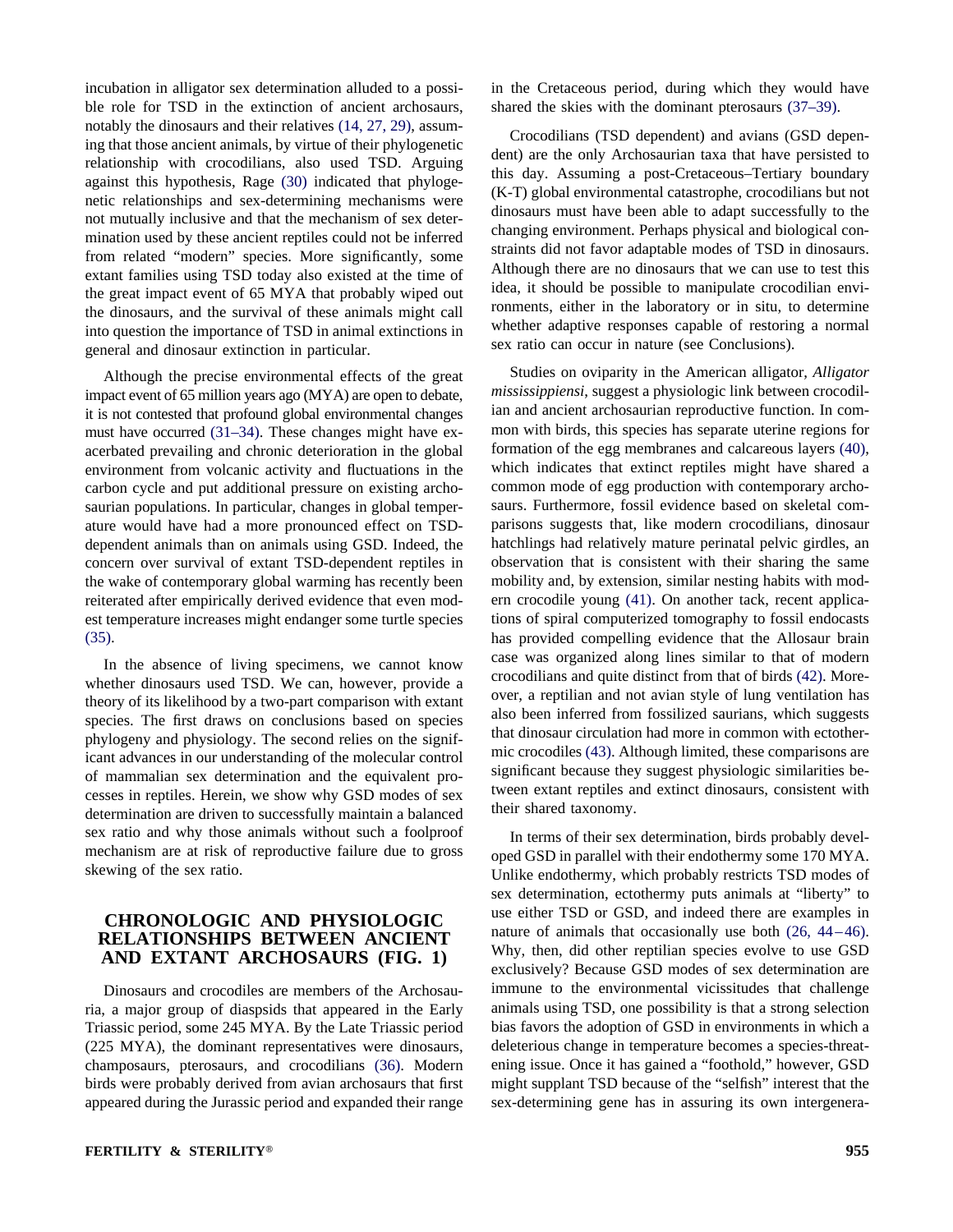## **FIGURE 1**

Chronology of sex determination during geologic time. In this scenario, TSD is assumed to have been the dominant form of sex determination for much of the Paleozoic era from 500 to 245 MYA. We suggest that GSD (both XY and ZW forms) evolved in some amphibian and reptilian groups (notably synapsids and sphenodonts) before the Permian extinction (P-T) event of 245 MYA. Archosaurs had probably not developed GSD at the time of their appearance in the mid-Triassic but that a ZW form had arisen in the group giving rise to the Ornithuriae. In common with amphibians and fish, these reptiles and the earliest mammals independently developed a "primitive" homomorphic set of sex chromosomes (XY or ZW) derived from ancestral autosomes. In time, the nonrecombining regions on the Y and W contributed to a process of decay and reduction that has led to markedly heteromorphic sex chromosomes in eutherians and marsupials  $(X^Y)$  and in carnite birds and vipers  $(Z^W)$ . To date, no heteromorphic sex chromosomes have been observed in amphibian or fish species that use GSD.



*Miller. Sex determination and dinosaur extinction. Fertil Steril 2004.*

tional continuance. Closer examination of the molecular mechanism of GSD in mammals shows why this is likely to be so.

#### **MOLECULAR BASIS AND EVOLUTION OF GSD**

The specific chromosomes and genes responsible for GSD have evolved independently in amphibians, reptiles, birds, and mammals, thus indicating significant evolutionary

advantages in its development (47). Mammals, for example, use an XX-XY, male heterogametic system from what were originally autosomes, centered around the emergence of the *SRY* (testis-determining) gene on the Y chromosome between 200 and 300 MYA (1, 4, 48). Insect species also developed an XX-XY male heterogametic system much earlier that has no relation to the mammalian. Birds also developed a heterogametic system (ZZ-ZW female) from what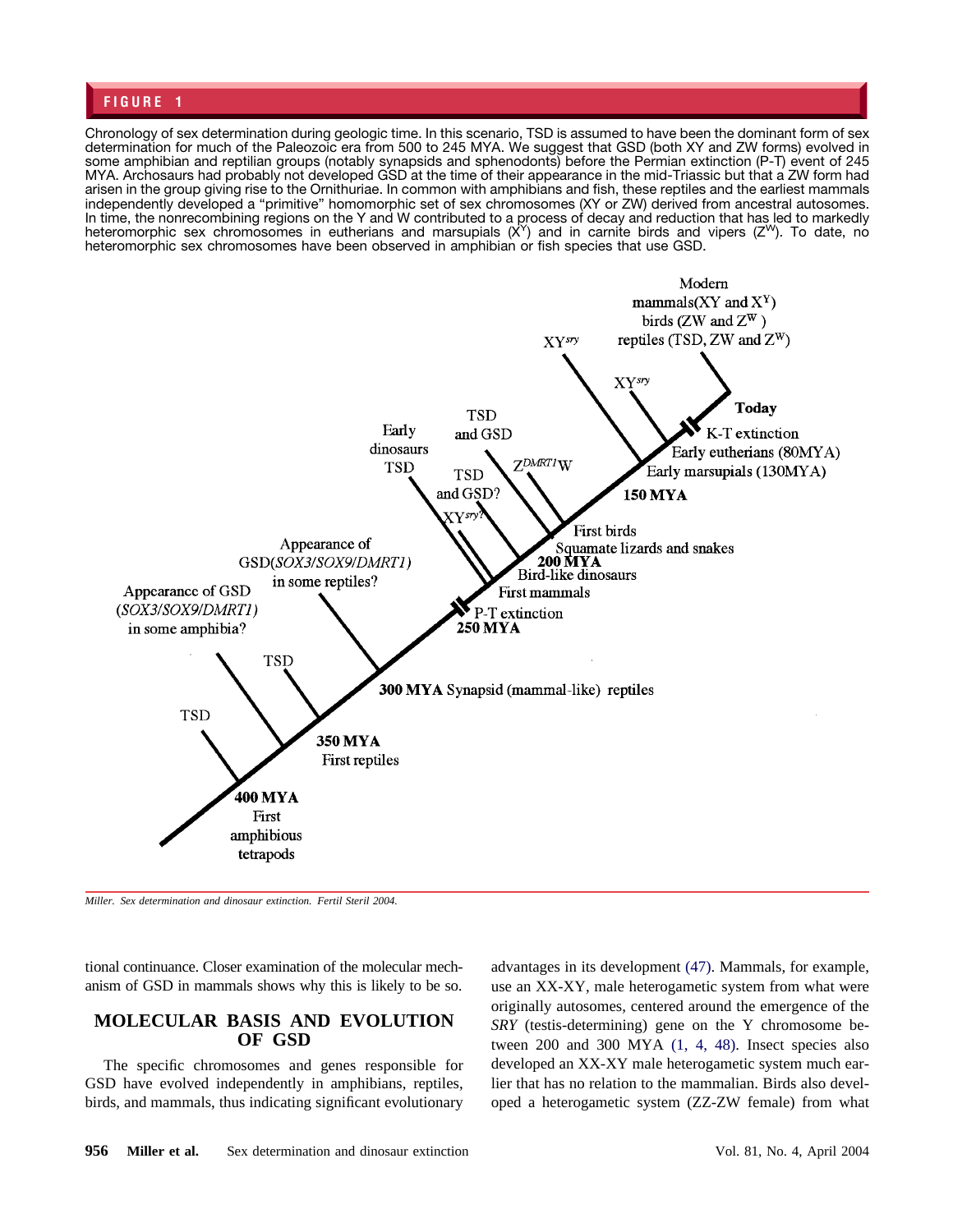were originally autosomes (Fig. 1). Of some note is the discovery that the bird and reptile Z chromosome shares many genes in common with chromosome 9 in humans and its equivalent in other mammals, including *DMRT1*, a gene crucial in testis development (9).

In placental and marsupial mammals, as well as in birds and in higher snakes, the sex chromosomes are heteromorphic, meaning that one is much smaller than the other. Current evidence suggests that this is due to selective chromosomal atrophy and gene loss over many millions of years (49, 50). However, all amphibians studied to date make use of GSD with relatively large sex-determining chromosomes that are microscopically indistinguishable (homomorphic). Interestingly, amphibians using GSD can often undergo phenotypic sex reversal when eggs are incubated at higher temperatures (51), which shows that although normally dormant, TSD can be activated in GSD animals with homomorphic sex-determining chromosomes. As a group, fish also include GSD- and TSD-dependent species, with some evidence of environmentally dependent interchangeability in the mode of sex determination (45), suggestive of an intermediate or transitional state between TSD and GSD in these animals.

The inherent stability of GSD in mammals and birds is due to the continual atrophy of the sex-determining chromosome itself. The driving force for this process is selective failure of meiotic recombination between the sex chromosomes leading, over time, to the gradual degradation of the nonrecombining portion of the sex-determining chromosome (49, 50). This is most apparent in dasyurid marsupials, which have tiny Y chromosomes, fully differentiated from the X and often absent from their somatic tissues (52) and absent altogether from the mole voles, in which the Y is completely missing (53). This decay of what was previously an ordinary paired autosome has resulted in selective inactivation of its paired mate, bringing parity of expression between males and females (54).

The phenomenon that the X and Y originated from homologous autosomes and that X-linked genes in one mammal would be shared by all was first suggested by Ohno (55). The same process is observed in ZZ/ZW birds and some advanced snakes, which have highly heteromorphic sex chromosomes with extensively atrophied W chromosomes. Some snakes, however, and all amphibians have homomorphic sex chromosomes that are virtually indistinguishable, and it is in many of these species that the environmentally induced interchangeability of sex-determining mechanisms is occasionally observed. No GSD species with heteromorphic sex chromosomes is known to display this phenomenon, and evolutionary drive is consistent with GSD eventually dominating TSD due to its irreversibility. Once atrophy of the sex-determining chromosome has commenced, reversal is unlikely.

## **EVOLUTIONARY ACCUMULATION OF TESTIS-SPECIFIC GENES TO THE Y**

Along with the decay of most of the ancestral autosomal genes on the heterogametic sex chromosome controlling GSD (the Y chromosome in mammals), there is a parallel accumulation of genes on the Y that control spermatogenesis. This inevitably occurs because the region next to the testis determining gene, which does not recombine during meiosis, is a "safe harbor" for genes that are beneficial to the male but detrimental to the female. Sexually antagonistic male-benefit genes that are testis-specific and therefore enhance male fertility have thus been accumulated and amplified on the nonrecombining region of the Y over the course of 300 million years by three different molecular evolutionary processes: transposition, retroposition, and persistence (56 –59). Thus, a functionally coherent concentration of testis-specific genes has arisen on a labile Y chromosome that is subject to deletions and inversions caused by massive direct and inverted regions of nucleotide identity (amplicons and palindromes) (60, 61) and is a significant cause of human male infertility (62, 63). There is, however, a fragile balance between gene conversion and repair by the palindromes to maintain these genes and their frequent deletion due to illegitimate homologous recombination between massive ampliconic repeat sequences  $(64 - 66)$ .

A very similar driving process is likely to be occurring on the W chromosome of birds and snakes, albeit with different arrangements of genes and repetitive sequences (67). Despite the risk to fertility, the recurring, independent emergence of sex determination based on genes located on sex chromosomes is a foolproof mechanism for ensuring a balanced ratio of males to females in subsequent generations. The potential reduction in spermatogenesis due to deletions of the atrophying Y chromosome (in the absence of sperm competition) is well balanced by the assurance of a stable sex-ratio, protected from environmental vicissitudes (68).

# **MOLECULAR RELATIONSHIPS BETWEEN TSD AND GSD**

Temperature-dependent sex determination achieves a balanced sex ratio through two principle formats. In one format, temperatures above or below an intermediate range lead to all-male or all-female clutches, respectively (depending on the species). In the other format, intermediate temperatures give rise to one sex and temperatures above and below the intermediate range give rise to the opposite sex (14, 28). All crocodilians studied to date use the latter format. The temperature-sensitive switch determining sex remains elusive but operates at one particular developmental or temperaturesensitive period during egg incubation, when the sexual identity is fixed. In the alligator, for example, just a few days in the middle third period of egg development is temperature sensitive.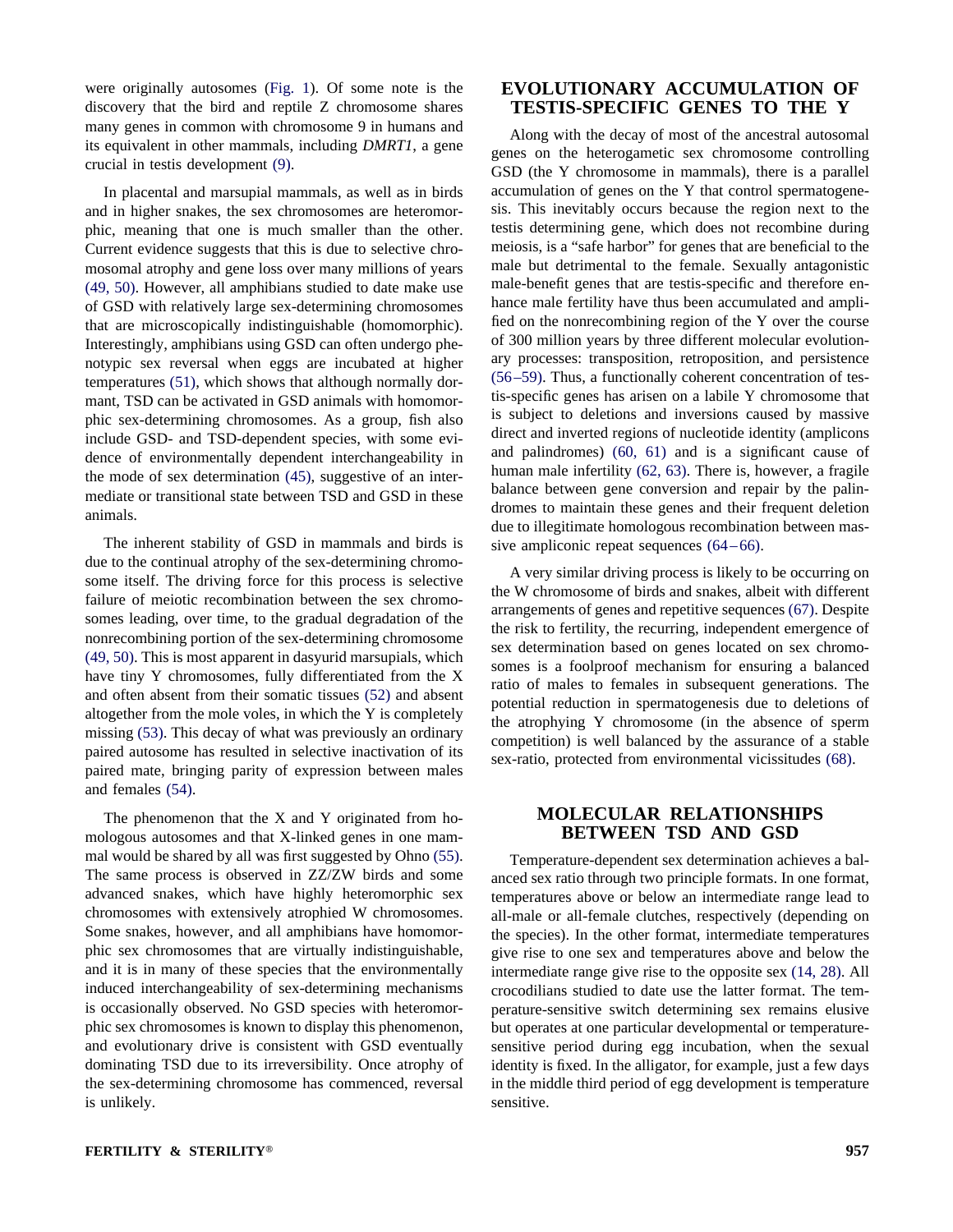### **FIGURE 2**

Sex determination and differentiation pathways in GSD and TSD animals. Sex determination pathways and the genes involved or suspected of being involved are represented by *thick arrows*. *Thin arrows* represent gene pathways involved in sexual differentiation. In eutherian mammals with male heterogamety (XX females and XY males), *SRY* is the male-determining switch. The equivalent switch in bird and snake female heterogamety (ZZ males and ZW females) is not known, although the testis-specific gene *DMRT1* is absent on the W and hence only one copy is present in females, which suggests a possible chromosome-dependent, dose (+female or ++male) response mechanism of sex determination. *SRY* is also implicated in downregulation of *SOX3* and aromatase expression and upregulation of *SOX9*. In TSD, male-determining temperatures (MDT) are permissive for *SOX9*, *DMRT1*, and *AMH* expression and refractory to *DAX1* and *SOX3* expression, both involved in female sexual differentiation. Unlike *SRY*, none of these genes are expressed as a prelude to sex determination (as is also the case for *DMRT1* in birds), hence the controlling switch through which temperature operates in TSD remains elusive. The dosage of *DMRT1* expressed at male- or female-permissive temperatures might be significant in this respect. Orthologues of these genes (except *SRY*) are commonly expressed during sexual differentiation across mammalian and reptilian species, regardless of sex-determining mechanism.

Intermediate Mesoderm



*Miller. Sex determination and dinosaur extinction. Fertil Steril 2004.*

Hence, depending on the species and its pivotal temperature, reptile embryos that use TSD develop into either males or females, and clutches of all-male or all-female offspring can easily be obtained under laboratory conditions (28). In the wild, close-to-normal sex ratios are often observed as nest temperatures fluctuate around these transitional or pivotal "optima," facilitating the development of both sexes and occasionally intersex offspring. Single-sex clutches, however, are also frequently observed, with the sex ratio depending on the ratio of all-male to all-female clutches in a given area (69). Significantly, TSD has also been reported in a viviparous lizard, in which nest temperatures are of no relevance, which suggests that it might also operate among certain live-birth reptiles (70).

The Z/W sex chromosomes of birds are similar to reptiles that use GSD (notably snakes), as well as some amphibians. Furthermore, most of the genes in the mammalian sexdetermining cascade have orthologues in both GSD and TSD species, including *DMRT1*, *WT1*, *SF1*, *SOX9*, *AMH*, and *DAX1 I* (Table 1 and Fig. 2 ) (71). In the American alligator model *Alligator mississippiensis*, the orthologue of the human autosomal gene *SOX9* is of particular interest because of its essential role in testis development in both TSD and GSD systems. Ectopic expression of the gene in transfected XX mice causes female-to-male sex reversal, which shows that *SOX9* can effectively substitute for *SRY* (72). Moreover, mutations in *SOX9* can result in human XY male-to-female sex reversal (73, 74) due to loss or inactivation of one its alleles on chromosome 17.

In the alligator and in mice, *SOX9* is initially expressed in the genital ridge of both males and females before being upregulated in and specific to the developing testis (hence only at male-permissive temperatures in TSD). Concomitant downregulation is observed in females. Being autosomal in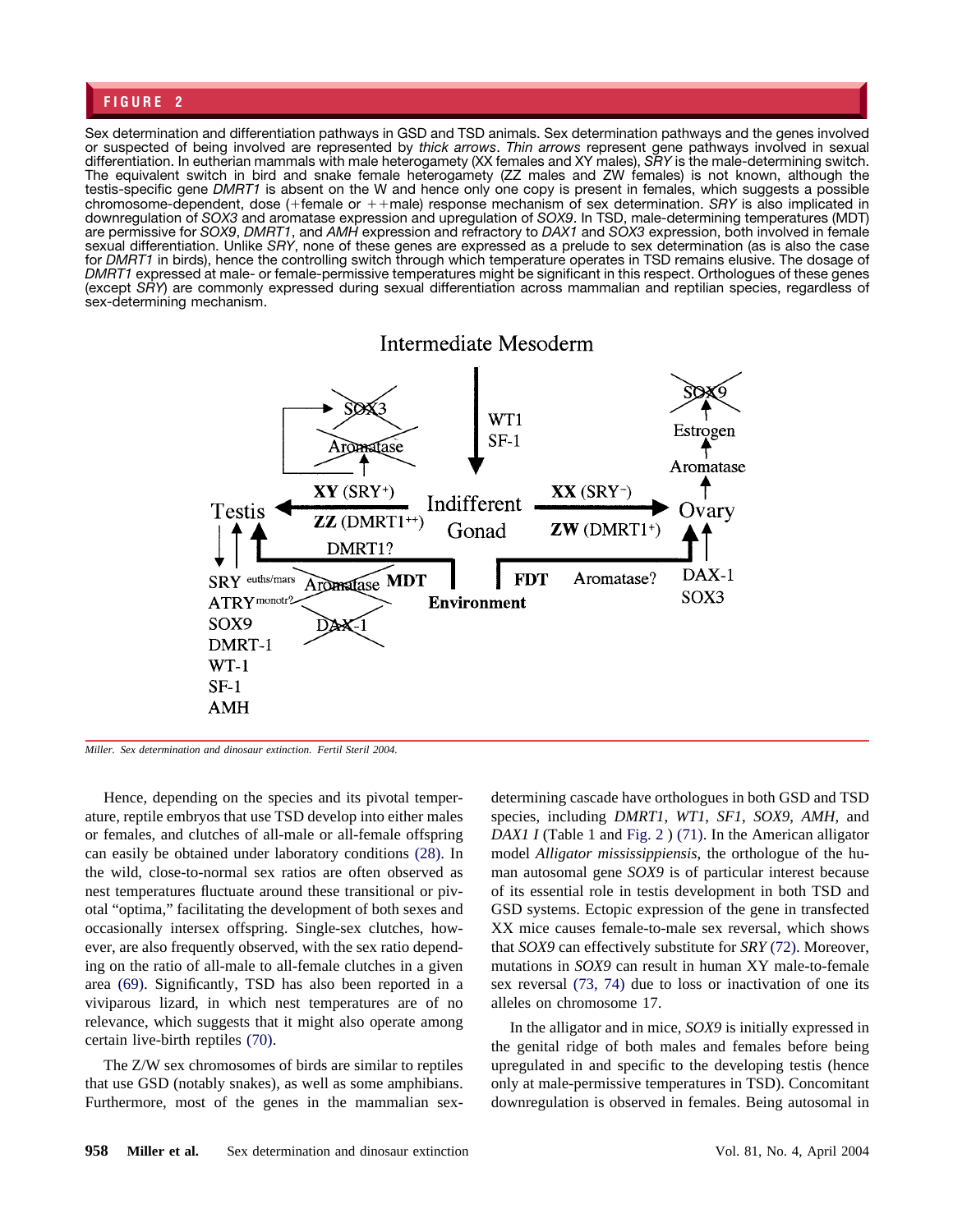#### **TABLE 1**

|  |  |  |  | Full description of gene abbreviations. |
|--|--|--|--|-----------------------------------------|
|--|--|--|--|-----------------------------------------|

| Gene      | Full name                                              |
|-----------|--------------------------------------------------------|
| SRY       | Sex determining Region on the Y chromosome             |
| SOX3      | $SRY$ -related HMG containing bOX-gene 3               |
| SOX9      | $SRY$ -related HMG containing bOX-gene 9               |
| DMRT1.2   | Doublesex and Mab-3 Related Transcription factor 1 and |
|           | $\mathcal{D}_{\mathcal{L}}$                            |
| DAX1      | Dosage sensitive sex reversing Adrenal Hypoplasia      |
|           | Congenita critical region on the $X$                   |
| AMH (MIH) | Anti Müllerian Hormone (Müllerian Inhibitory Hormone)  |
| $SF-1$    | Steroidogenic Factor-1                                 |
| WT-1      | Wilms' Tumor suppressor-1                              |

*Miller. Sex determination and dinosaur extinction. Fertil Steril 2004.*

mammals, *SOX9* is likely to be expressed biallelically, which suggests that one copy is incompatible with male development even in the presence of *SRY*. However, *SOX9* is unlikely to be the male-determining switch in TSD because it is upregulated after commitment to male development has occurred (75). For a more detailed account of genes involved in sex determination, including additional gene orthologues of TSD reptiles, the reader is referred to the excellent reviews of Marshall Graves and Shetty (7) and Western and Sinclair  $(71)$ .

In GSD species, sex determination is set before differentiation of the male or female characteristics commence. Although specific sex-determining genes are involved, we suspect from both de novo and experimentally generated sex-reversal cases that gene dosage is also an important factor. In this respect, differential egg incubation temperatures might affect gene dosage of a critical gene or genes that together commit the TSD embryo to one sex or the other. Only detailed quantitative studies of transcript or protein levels in developing embryos will elucidate this, and the recent development of RNA interference technology offers another potentially rewarding route toward testing this idea (see Conclusions). In support of the notion that differential gene dosage rather than particular genes operate to determine sex in TSD species, subsequent gonadal development is much more sensitive to hormonally induced sex reversals than is the case in mammals.

# **AROMATASE AND SEX DETERMINATION**

For both GSD and TSD, the activity of aromatase is pivotal in the conversion of T to  $E_2$ , thus aromatase is a major contributor to the development of female characteristics, particularly secondary sexual characteristics in mammals. Aromatase is known to be a key regulatory enzyme in the sexual development of all TSD animals studied to date (28). Hence, at permissive (for female development) tem-

peratures, aromatase levels rise during early embryogenesis accompanied by rises in  $E_2$  and ovarian development. At nonpermissive temperatures, aromatase levels remain low while T rises accompanied by testis development. It is a simple matter to provide exogenous estrogens to developing eggs incubating at male-determining temperatures and force them to hatch as females. The reverse is not as readily achieved with exogenous T, although inhibitors of aromatase can masculinize developing females (76). Similar experiments on chickens show that male-to-female sex reversal is observed after intra-ova injection of  $E_2$ , but birds normally revert to a male phenotype as they mature (77–79). Mammalian development is less sensitive to exogenous steroidogenic factors, although there is some controversial speculation that environmental estrogens might cause some reduction in human male fertility (80 – 84). However, complete chemically induced sex-switching, as extensive as that observed in TSD reptiles exposed to estrogens, has not been observed in mammals, although some birds and fish can switch sex during their lives  $(9, 77, 85-88)$ .

These experiments demonstrate that the control over aromatase activity is the key to TSD, although how temperature exerts its control over this enzyme is still unknown. Recent experimental evidence suggests that aromatase itself is not the target because its expression is not concomitant with differential sex determination during the temperature-sensitive period (89, 90).

# **PERSISTENCE OF TSD IN REPTILES**

Unlike GSD, animals making use of TSD are automatically placed under environmental constraints with regard to balancing the sex ratio. For TSD to have persisted in some animals, it must, however, offer some advantages in relation to reproductive fitness. Given that higher temperatures will usually result in faster growth rates and hence larger adult size, it follows that the sex-determining temperature will usually favor the animal best suited to exploit that environmental niche. Female turtles are generally larger than male turtles, and females are determined by higher egg incubation temperatures than males (14).

The fecundity of female turtles is clearly an important factor in their larger size. Male lizards are larger than females, however, and males are determined by higher incubation temperatures. Crocodile males are also larger than females, but in these animals, temperatures both below and above the male optima are feminizing. The choice of the male as the larger sex is probably related to the observed intermale rivalry for females. In the case of crocodilians, it has been suggested that the narrow range of temperatures required to facilitate male development reflects a wider variation in temperature flux due to the wider environmental range of these animals and their eggs' consequent exposure to a wider variety of ambient temperatures (14).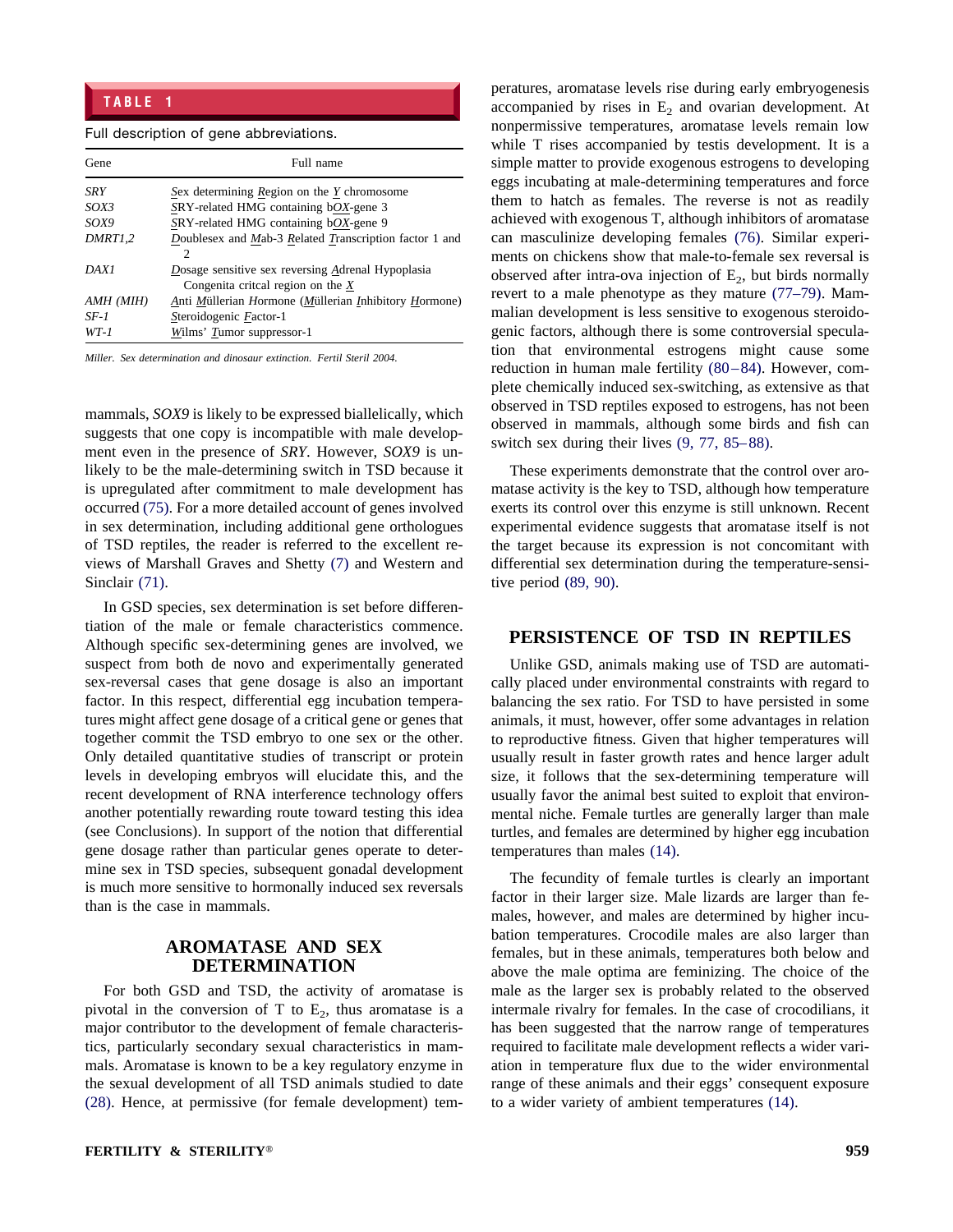Animals using TSD, therefore, have a convenient way of tailoring their physical and behavioral characteristics according to sex, to efficiently benefit from and fit in with their environment. The various "differential fitness" models for adaptation in TSD have developed from these notions and provide useful explanations for why egg incubation temperature should have effects that go beyond sex determination and include the adaptive significance of TSD. However, TSD does not protect animals from deleterious sex-ratio skewing under conditions of massive environmental shifts. The reader is directed to the review by Shine (69) for more detailed information on this complex subject.

# **MATHEMATIC MODELING OF SKEWED SEX-RATIO EFFECTS**

The best fossil evidence is unable to conclusively show that the strong sexual dimorphism and hence differential fitness exhibited by crocodiles was also present in dinosaurs. Moreover, the known types of nest, nesting sites, and nesting behavior used by these animals is too incomplete to shed light on whether these factors might have played an important role in dinosaur sex determination (41). Given the warmer Jurassic climate, in which global temperatures were higher than they are today, TSD might have given animals the flexibility to exploit niches that might not have otherwise been available to them, and there is no reason to believe that dinosaurs would not also have benefited. The simplest population growth models consider growth rates (e.g., dx/dt: see equation below) to be directly proportional to the population size. However, this approach does not include the necessary breeding dynamics, which can be achieved by splitting the population into males (x) and females (y). In this case, population growth is governed by how many females  $(\pi)$  a male can mate with; if there are more than enough females  $(i.e., y - \pi x > 0)$ , then the growth is dictated by the size of the male population,  $x$ ; otherwise, if there are insufficient females  $(y - \pi x < 0)$ , the population dynamics then depend on the female population size, *y*. Switching between the two situations is achieved mathematically by the heaviside function, *H*, which is zero or unity depending on whether its argument is respectively negative or positive. Consider a birth rate,  $\delta$ , a male death rate,  $Kx$ , a female death rate,  $Ky$ , and a time-varying percentage of births that are male,  $\lambda(t)$ ; the population growth is then modeled by the following quasilinear dynamical system:

$$
\frac{dx}{dt} = [H(y - \pi x)\delta\Lambda(t)\pi - K_x]x + [H(y - \pi x)\delta\Lambda(t)]y
$$

$$
\frac{dy}{dt} = [H(y - \pi x)\delta(1 - \Lambda(t))\pi]x
$$

$$
+ [H(y - \pi x)\delta(1 - \Lambda(t)) - K_y]y
$$

The function  $\lambda(t)$  in the above equation is the time-

dependent proportion of births that are male, and it takes the following functional form:

$$
\Lambda(t) = \frac{\lambda(t)}{100} = \lambda_{\infty} + \frac{\lambda_0 - \lambda_{\infty}}{1 + (\mathcal{V}_{t_{\infty}})^n}
$$

where  $\lambda_0$  and  $\lambda_\infty$  are, respectively, the initial and final proportions of births that are male,  $t_{av}$  is the average cycle at which the transition between  $\lambda_0$  and  $\lambda_\infty$  occurs, and *n* describes how quickly the change should take place (rate), that is the duration in cycles required to return the ratio back to normality  $(\lambda_{\infty})$ .

The questions therefore, are how much skew could a species endure and for how long before its extinction was inevitable? Taking a surviving population of 1000 pairs ( $x =$  $y = 1000$  at  $t = 0$ ), at the time of the disaster, for example, and assuming a birth rate and death rate of 0.25 and 0.12, respectively, this leaves a margin of 0.01 for population growth  $(0.25-0.24)$ . Assuming that the sex ratio skewed from 50:50 (male/female) to 91:9 after the disaster and that, on average, each male mated with four females in each reproductive cycle (probably a conservative estimate), populations would still robustly recover after an initial decline, provided the skew was lost within 50 subsequent cycles (Fig. 3A). However, populations would inexorably decline toward extinction if the skew was to take longer than 50 cycles to abrogate, because the animals' rate of population growth would not be high enough to sustain them during this period (Fig. 3B). This would also be the case given a more modest skew of 80:20 and the same rate of skew abrogation (Fig. 3C). A moderate skew of 60:40 at this same rate of recovery, however, would permit population expansion after an initial decline (Fig. 3D). Finally, fine-tuning the permitted recovery period from an initial skew of 60:40 shows the fine dividing line between likely recovery of the population (Fig. 3E) or its inevitable demise (Fig. 3F).

Clearly, the likelihood of extinction depends not just on the initial skew and rate of recovery in the sex ratio, but also on the birth and death rates before and after the environmental catastrophe itself. For simplicity, our model is set for a small margin in population growth, a factor that is probably generous considering the environmental changes that these animals must have encountered at the time. The model also demonstrates that a predominance of female births over an extended period is not sufficient for population collapse if some males are available (data not shown). This is because the dynamics of population growth are dependent on fewer numbers of males and only in extreme cases, in which all-female populations arise in subsequent generations, would extinction be likely.

#### **WHY DID SOME SURVIVE?**

It is clear that avian archosaurs were in a good position to survive the K-T event, 65 MYA, because they had evolved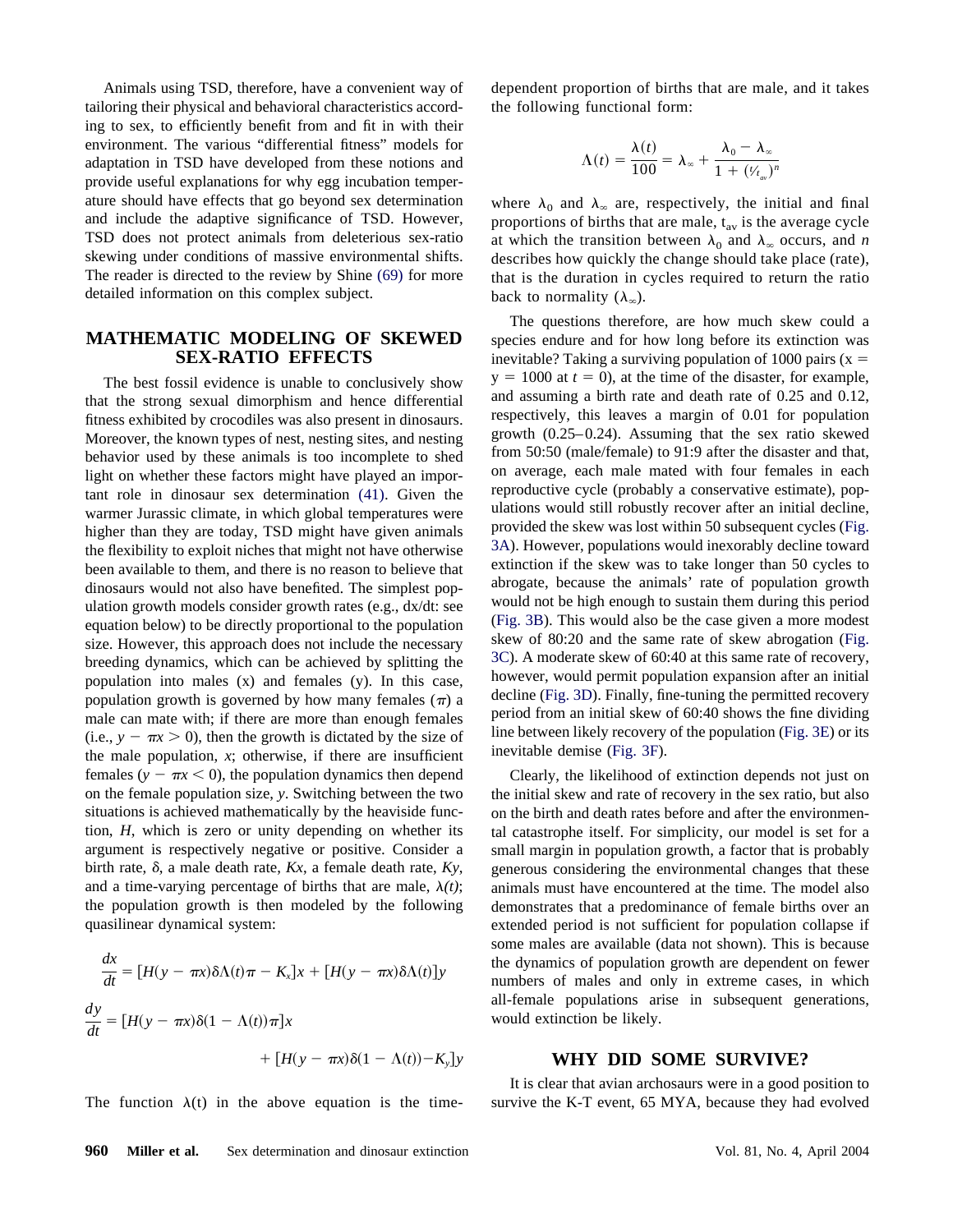#### **FIGURE 3**

Recovery profiles for animals using TSD after skewing of their male (*black*)/female (*red*) ratio to 91:9 (**A** and **B**), 80:20 (**C**), and 60:40 (**D** and **E**). Recoveries of the ratio () (*blue*) at set rates of 2 (**A**), 0.8 (**B–D**), 0.6 (**E**), and 0.4 (**F**) are also shown. The time scale (x-axis) is arbitrary but reflects the number of reproductive cycles. The y-axis assumes a starting population of 1000 animals (n). The plates show that even a heavily male-dominated skew can recover if the rate of recovery from the skew is rapid enough (**A**). Too slow, and extinction is the likely outcome (**B**). The other four plates show the relationship between the severity of skew and recovery rates. Clearly, the weaker the skew, the more resistant the population will be to terminal decline, even at relatively slow recovery from skew (**D–F**). No account is taken of predator/prey relationships in this model, although this would have a strong modulatory bearing on the outcome.



*Miller. Sex determination and dinosaur extinction. Fertil Steril 2004.*

a GSD system. But why did TSD animals like crocodilians and turtles survive? These animals live at the intersection of aquatic and terrestrial environments, in estuarine waters and river beds, which might have afforded some protection

against the more extreme effects of environmental change, hence giving them more time to adapt. Alternatively, the loss of marine animals living along coastal waters might have come about by a complete collapse of the supporting eco-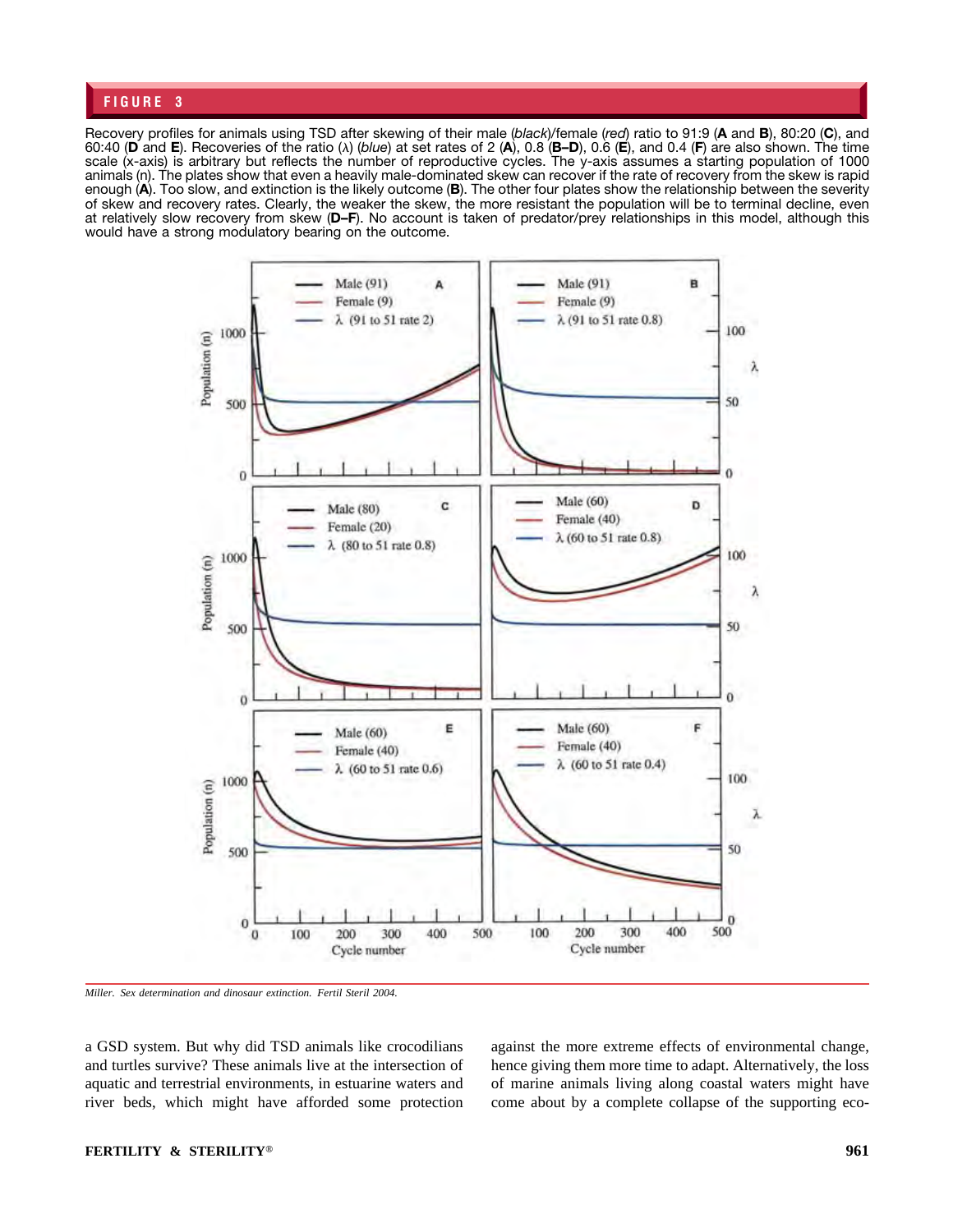system. Indeed, changes in marine temperatures are thought to be responsible for the contemporary bleaching of coral reefs and the increase in toxic red tides (91).

#### **CONCLUSIONS**

In the absence of definitive evidence, we can infer that TSD was the forerunner to GSD (Fig. 1). In reptiles, this conclusion is based not only on phylogenetic evidence but on the latest molecular genetic data. In this scenario, most or all of the genes controlling testis or ovary formation in TSD had already evolved before the appearance of GSD in reptiles. Probably all forms of GSD use molecular switches that were originally derived from one of these genes. For example, a single gene (probably related to *SOX3*) acquiring a stabilizing role as the primary switch for sex determination was all that was needed for GSD to first evolve in mammallike synapsid species some 250 –300 MYA. Because this group is credited with being the forerunner of the mammals, these sex chromosomes might have been the forerunners of the modern mammalian XY pair that uses *SRY* as the sexdetermining switch. The widespread expression of *SRY* in the tissues of some mammals supports additional developmental and regulatory roles for this gene other than in sex determination. The ZW chromosomes independently developed after the co-opting of *DMRT1* into a sex-determining role in other reptile groups at around this time. There then followed an intermediate period, wherein essentially homologous XY and ZW-like homomorphic sex chromosomes persisted in these groups.

These autosomally derived chromosomes were the prototype homomorphic ZZ/ZW pairs that we still see today in boid snakes and ratite birds and the XX/XY pairs observed in monotremes. With the selective loss of meiotic recombination, the W and Y eventually degenerated due to addition and attrition and to conflict between selfish sex-determining elements, thus producing the markedly heteromorphic ZW sex chromosomes seen in advanced snakes and carnite birds and the XY chromosomes seen in eutherian mammals and most marsupials. Most lizards studied to date use largely homomorphic XY chromosomes, a property shared with monotremes (92).

The phylogenetic relationship between crocodiles and dinosaurs also supports the hypothesis that the archosaurian lineage had diverged, with TSD as their default sex-determining mechanism. The relatively clement environments enjoyed by animals in the Jurassic and early Cretaceous periods would not have driven their switching to GSD (93, 94). The net result of post–K-T climatic change, therefore, could have been the skewing of the sex ratio toward a preponderance of males for a period that was too prolonged to permit population recovery. It is unlikely that a preponderance of females, even over very long periods covering many hundreds of reproductive cycles, would have led to extinction.

Several experimental tests can be applied to existing reptiles that might shed more light on their susceptibility and adaptive responses to sex ratio skew, as well as the molecular basis of TSD.

- 1. Based on mathematic modeling, it should be possible to expose breeding TSD populations to temperatures that lie just beyond either side of pivotal to slightly skew the sex ratio. A positive adaptive response would be one in which the sex ratio eventually returned to normal while the temperature extreme was maintained.
- 2. The molecular control of sex determination in TSD could be investigated with combinations of quantitative reverse transcriptase polymerase chain reaction and RNA interference. These tests will allow investigators to either passively determine specific gene expression dosage de novo at male- or female-permissive temperatures or to actively downregulate specific genes at these temperatures and to monitor its effect on sex determination.
- 3. Animals that narrowly escaped extinction should be genetically less diverse than animals that were never at the same risk (bottleneck hypothesis). It would be revealing to use available markers of genetic variability to compare the genetic variability of TSD vs. GSD species of reptiles.
- 4. Examining the molecular relationships between the orthologous genes involved in testis development should help unravel the timing of events leading up to the appearance of GSD.

These ideas have some bearing on emerging threats brought about by human activity to existing species that use TSD. With global warming, it is quite possible that some populations of turtles will be at risk of catastrophic sex-ratio distortion in areas where local temperatures are set to rise by  $2^{\circ}$ C–5 $^{\circ}$ C in the next century (35), particularly if females become scarce. Also cause for concern is the possibility that synthetic phthalates and other industrial plasticizers with xeno-estrogenic effects will synergize with rising temperatures, causing more widespread cases of sex-ratio skewing in susceptible species (95). Finally, sex-ratio skewing in human populations in which female offspring are undervalued can produce remarkably catastrophic population decline in just a few generations.

*Acknowledgments:* The authors thank Helen Skaletsky, Ph.D., of the Whitehead Institute, Massachusetts Institute of Technology, Cambridge, Massachusetts, for her advice on the mathematic model described herein. They also thank Charles Cole, Ph.D., and Mark Norell, Ph.D., Museum of Natural History, New York, New York, and Ron Goellner, Ph.D., Saint Louis Zoo, St. Louis, Missouri, for reviewing the ideas contained in this article with them.

#### **References**

<sup>1.</sup> Lovell Badge R, Hacker A. The molecular genetics of *Sry* and its role in mammalian sex determination. Philos Trans R Soc Lond B Biol Sci 1995;350:205–14.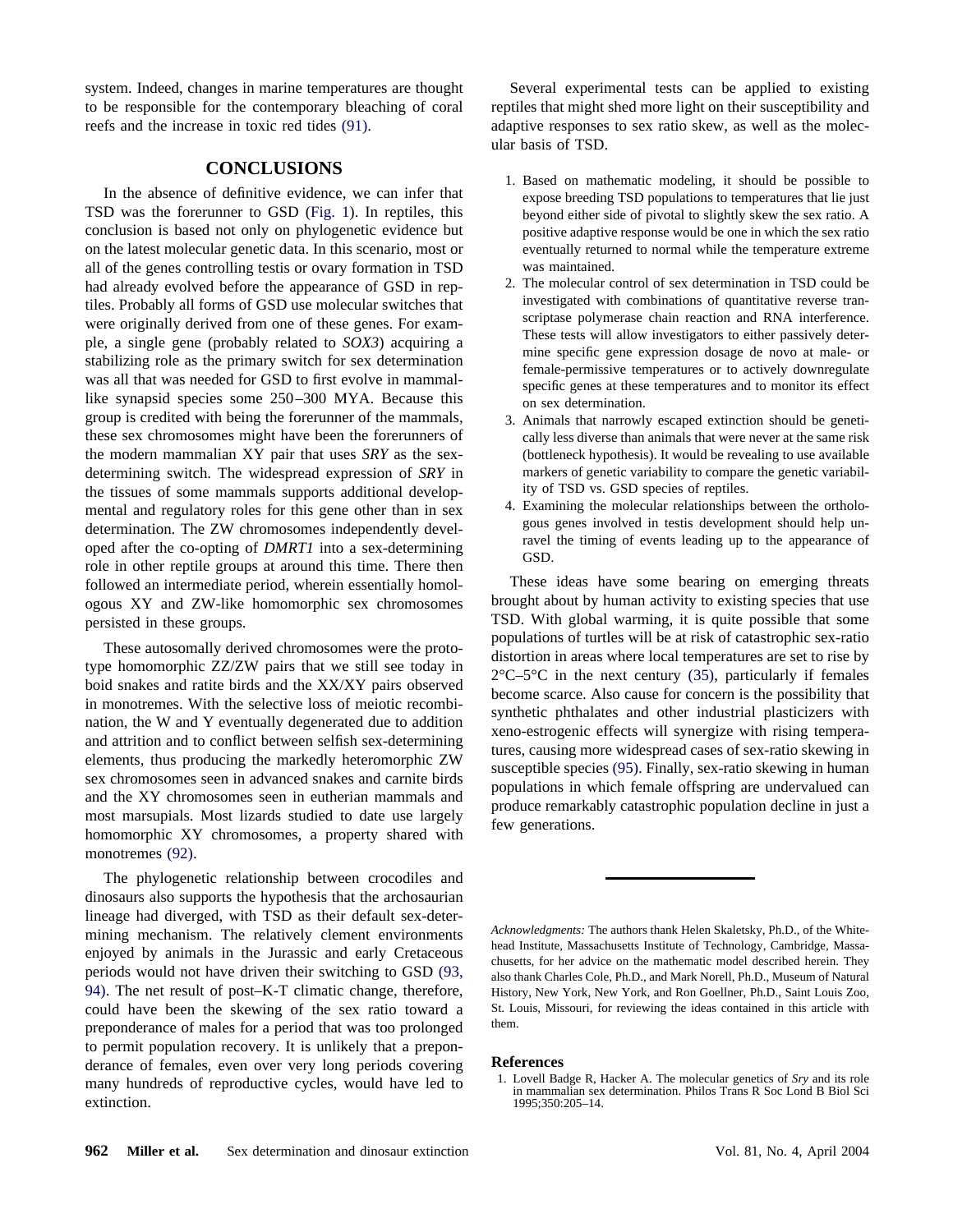- 2. Daneau I, Houde A, Ethier JF, Lussier JG, Silversides DW. *Sry* gene in bull and boar show greater similarity to human than to mouse gene. Biol Reprod 1994;50:157.
- 3. Hacker A, Capel B, Goodfellow P, Lovellbadge R. Expression of *Sry*, the mouse sex-determining gene. Development 1995;121:1603–14.
- 4. Graves JA. The evolution of mammalian sex chromosomes and the origin of sex determining genes. Philos Trans R Soc Lond B Biol Sci 1995;350:305–11; discussion 311–2.
- 5. Delbridge ML, Graves JA. Mammalian Y chromosome evolution and the male-specific functions of Y chromosome-borne genes. Rev Reprod 1999;4:101–9.
- 6. Marshall Graves JA. The rise and fall of *SRY*. Trends Genet 2002;18: 259 –64.
- 7. Marshall Graves JA, Shetty S. Sex from W to Z: evolution of vertebrate sex chromosomes and sex determining genes. J Exp Zool 2001;290: 449 –62.
- 8. Shan Z, Nanda I, Wang Y, Schmid M, Vortkamp A, Haaf T. Sexspecific expression of an evolutionarily conserved male regulatory gene, *DMRT1*, in birds. Cytogenet Cell Genet 2000;89:252–7.
- 9. Nanda I, Zend-Ajusch E, Shan Z, Grutzner F, Schartl M, Burt DW, et al. Conserved synteny between the chicken Z sex chromosome and human chromosome 9 includes the male regulatory gene DMRT1: a comparative (re)view on avian sex determination. Cytogenet Cell Genet 2000;89:67–78.
- 10. Johnston CM, Barnett M, Sharpe PT. The molecular biology of temperature-dependent sex determination. Philos Trans R Soc Lond B Biol Sci 1995;350:297–303.
- 11. Pieau C. Sex ratio in the embryos of 2 chelonians (*Testudo graeca L.* and *Emys orbicularis L.* born of artificially incubated ova). C R Acad Sci Hebd Seances Acad Sci D 1971;272:3071–4.
- 12. Pieau C. Temperature effects on the development of genital glands in the embryos of 2 chelonians, *Emys orbicularis L.* and *Testudo graeca L*. C R Acad Sci Hebd Seances Acad Sci D 1972;274:719 –22.
- 13. Yntema CL. Effects of incubation temperature on sexual differentiation in the turtle *Chelydra serpentine*. J Morphol 1976;150:453–62.
- 14. Head G, May RM, Pendleton L. Environmental determination of sex in the reptiles. Nature 1987;329:198 –9.
- 15. Bull JJ, Moon RG, Legler JM. Male heterogamety in kinosternid turtles (genus staurotypus). Cytogenet Cell Genet 1974;13:419 –425.
- 16. Bull JJ, Vogt RC. Temperature-dependent sex determination in turtles. Science 1979;206:1186-8.
- 17. Bull JJ. Sex determining mechanisms: an evolutionary perspective. Experientia 1985;41:1285–96.
- 18. Bull JJ, Hillis DM, O'Steen S. Mammalian ZFY sequences exist in reptiles regardless of sex-determining mechanism. Science 1988;242: 567–9.
- 19. Wibbels T, Bull JJ, Crews D. Chronology and morphology of temperature-dependent sex determination. J Exp Zool 1991;260:371–81.
- 20. Wibbels T, Bull JJ, Crews D. Synergism between temperature and estradiol: a common pathway in turtle sex determination? J Exp Zool 1991;260:130 –4.
- 21. Wibbels T, Bull JJ, Crews D. Steroid hormone-induced male sex determination in an amniotic vertebrate. J Exp Zool 1992;262:454 –7.
- 22. Wibbels T, Gideon P, Bull JJ, Crews D. Estrogen- and temperatureinduced medullary cord regression during gonadal differentiation in a turtle. Differentiation 1993;53:149 –54.
- 23. Crews D, Bull JJ, Wibbels T. Estrogen and sex reversal in turtles: a dose-dependent phenomenon. Gen Comp Endocrinol 1991;81:357-64.
- 24. Crews D, Bergeron JM. Role of reductase and aromatase in sex determination in the red-eared slider (*Trachemys scripta*), a turtle with temperature-dependent sex determination. J Endocrinol 1994;143:279 – 89.
- 25. Crews D. Temperature, steroids and sex determination. J Endocrinol 1994;142:1–8.
- 26. Crews D, Bergeron JM, Bull JJ, Flores D, Tousignant A, Skipper JK, Wibbels T. Temperature-dependent sex determination in reptiles: proximate mechanisms, ultimate outcomes, and practical applications. Dev Genet 1994;15:297–312.
- 27. Fergusson MW, Joanen T. Temperature of egg incubation determines sex in *Alligator mississippiensis*. Nature 1982;296:850 –3.
- 28. Pieau C, Dorizzi M, Richard-Mercier N. Temperature-dependent sex determination and gonadal differentiation in reptiles. Cell Mol Life Sci 1999;55:887–900.
- 29. Janzen FJ, Paukstis GL. Environmental sex determination in reptiles. Nature 1988;332:790.
- 30. Rage J-C. Latest Cretaceous extinctions and environmental sex determination in reptiles. Bull Soc Geol France 1998;169:479 –83.
- 31. Alvarez LW. Mass extinctions caused by large bolide impacts. Phys Today 1987;40:24 –33.
- 32. Lopez-Martinez N, Ardevol L, Arribas ME, Civis J, Gonzales-Delgado A. The geological record in non-marine environments around the K/T boundary. Bull Soc Geol France 1998;169:11–20.
- 33. Lopez-Martinez N, Canudo JI, Ardevol L, Suberbiola XP, Prue-Etxebarrai X, Cuenca-Bescos G, et al. New dinosaur sites correlated with Upper Maastrictian pelagic deposits in the Spanish Pyrenees: impliactions for the dinosaur extinction pattern in Europe. Cretaceous Res 2001;22:41–61.
- 34. Cloudsley-Thompson J. Multiple factors in the reptile extinctions of the Cretaceous period. Biologist (London) 2001;48:177–81.
- 35. Janzen FJ. Climate change and temperature-dependent sex determination in reptiles. Proc Natl Acad Sci U S A 1994;91:7487-90.
- 36. Serono PC. The evolution of dinosaurs. Science 1999;284:2137–47. 37. Norell M, Ji Q, Gao K, Yuan C, Zhao Y, Wang L. Palaeontology:
- 'modern' feathers on a non-avian dinosaur. Nature 2002;416:36 –7. 38. Norell MA, Clarke JA. Fossil that fills a critical gap in avian evolution.
- Nature 2001;409:181–4. 39. Xu X, Norell MA, Wang XL, Makovicky PJ, Wu XC. A basal troodon-
- tid from the Early Cretaceous of China. Nature 2002;415:780 –784.
- 40. Palmer BD, Guillette LJ Jr. Alligators provide evidence for the evolution of an archosaurian mode of oviparity. Biol Reprod 1992;46:39 –47.
- 41. Geist NR, Jones TD. Juvenile skeletal structure and the reproductive habits of dinosaurs. Science 1996;272:712-4.
- 42. Rogers SW. Allosaurus, crocodiles, and birds: evolutionary clues from spiral computed tomography of an endocast. Anat Rec 1999;257:162– 73.
- 43. Ruben JA, Jones TD, Geist NR, Hillenius WJ. Lung structure and ventilation in theropod dinosaurs and early birds. Science 1997;278: 1267–70.
- 44. D'Cotta H, Fostier A, Guiguen Y, Govoroun M, Baroiller JF. Aromatase plays a key role during normal and temperature-induced sex differentiation of tilapia *Oreochromis niloticus*. Mol Reprod Dev 2001; 59:265–76.
- 45. Baroiller JF, Guiguen Y. Endocrine and environmental aspects of sex differentiation in gonochoristic fish. EXS 2001;91:177–201.
- Janzen FJ, Paukstis GL. Environmental sex determination in reptiles: ecology, evolution, and experimental design. Q Rev Biol 1991;66:149 – 79.
- 47. Scherer G, Schmid M. Genes and mechanisms in vertebrate sex determination. Introduction. Exs 2001;91:XI–XII.
- 48. Koopman P. *Sry* and *Sox9*: mammalian testis-determining genes. Cell Mol Life Sci 1999;55:839 –56.
- 49. Rice WR. Degeneration of a nonrecombining chromosome. Science  $1994.263.230 - 2$
- 50. Rice WR. Sexually antagonistic male adaptation triggered by experimental arrest of female evolution. Nature 1996;381:232-4
- 51. Dournon C, Houillon C, Pieau C. Temperature sex-reversal in amphibians and reptiles. Int J Dev Biol 1990;34:81–92.
- 52. Toder R, Wakefield MJ, Graves JA. The minimal mammalian Y chromosome—the marsupial Y as a model system. Cytogenet Cell Genet 2000;91:285–92.
- 53. Just W, Rau W, Vogel W, Akhverdian M, Fredga K, Graves JA, Lyapunova E. Absence of *Sry* in species of the vole *Ellobius*. Nat Genet 1995;11:117–8.
- 54. Jegalian K, Page DC. A proposed path by which genes common to mammalian X and Y chromosomes evolve to become X inactivated. Nature 1998;394:776 –80.
- 55. Ohno S. Sex chromosomes and sex-linked genes. Berlin: Springer-Verlag, 1967.
- 56. Lahn BT, Page DC. Functional coherence of the human Y chromosome. Science 1997:278:675-9.
- 57. Lahn BT, Page DC. Retroposition of autosomal mRNA yielded testisspecific gene family on human Y chromosome. Nat Genet 1999;21: 429 –33.
- 58. Lahn BT, Page DC. Four evolutionary strata on the human X chromosome. Science 1999;286:964 –7.
- Saxena R, Brown LG, Hawkins T, Alagappan RK, Skaletsky H, Reeve MP, et al. The *DAZ* gene cluster on the human Y chromosome arose from an autosomal gene that was transposed, repeatedly amplified and pruned. Nat Genet 1996;14:292–9.
- 60. Kuroda-Kawaguchi T, Skaletsky H, Brown LG, Minx PJ, Cordum HS, Waterston RH, et al. The AZFc region of the Y chromosome features massive palindromes and uniform recurrent deletions in infertile men. Nat Genet 2001;29:279 –86.
- 61. Repping S, Skaletsky H, Lange J, Silber S, Van Der Veen F, Oates RD, et al. Recombination between palindromes P5 and P1 on the human Y chromosome causes massive deletions and spermatogenic failure. Am J Hum Genet 2002;71:906 –22.
- 62. Silber SJ, Alagappan R, Brown LG, Page DC. Y chromosome deletions in azoospermic and severely oligozoospermic men undergoing intracytoplasmic sperm injection after testicular sperm extraction. Hum Reprod 1998;13:3332–7.
- 63. Silber SJ, Repping S. Transmission of male infertility to future generations: lessons from the Y chromosome. Hum Reprod Update 2002;8: 217–29.